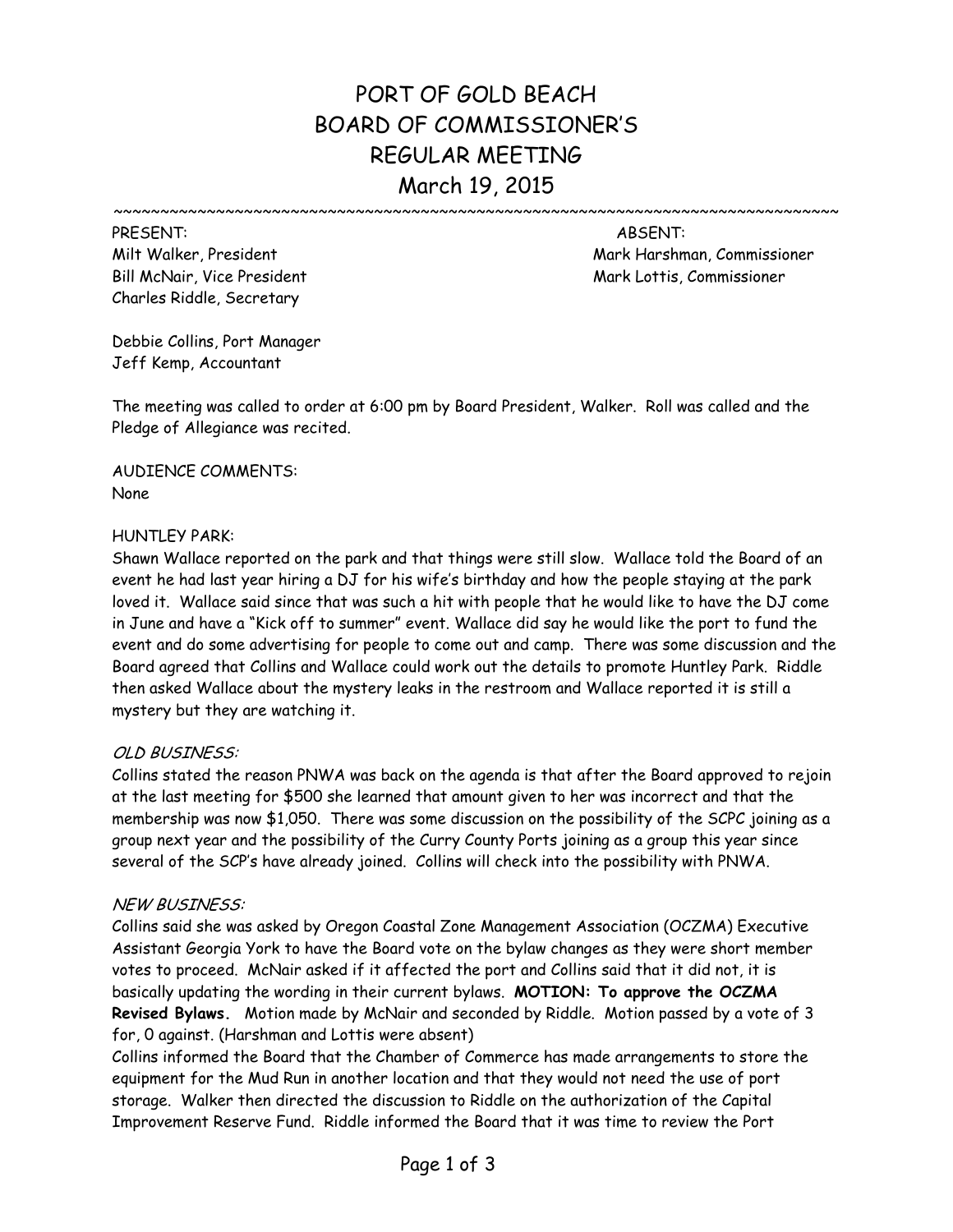Facilities Capital Outlay Reserve Fund. The Board went over the fund and decided to pass a Resolution. **MOTION: To approve Resolution 15-04, Ten Year Review of Port Facilities Capital Outlay Reserve Fund.** Motion made by Walker and seconded by McNair. Motion passed by a vote of 3 for, 0 against. (Harshman and Lottis were absent)

# APPROVAL OF MINUTES:

**MOTION: To approve the February 19, 2015 minutes.** Motion made by Riddle and seconded by McNair. Motion passed by a vote of 3 for, 0 against. (Harshman and Lottis were absent) **MOTION: To approve the February 25, 2015 minutes.** Motion made by McNair and seconded by Walker. Motion passed by a vote of 3 for, 0 against. (Harshman and Lottis were absent)

# ACCOUNTS PAYABLE:

**MOTION: To accept accounts payable for February 20, 2015.** Motion made by McNair and seconded by Walker. Motion passed by a vote of 3 for, 0 against. (Harshman and Lottis were absent)

**MOTION: To accept accounts payable for March 5, 2015** Motion made by McNair and seconded by Riddle. Motion passed by a vote of 3 for, 0 against. (Harshman and Lottis were absent)

### ACCOUNTS RECEIVABLE:

The Board agreed the receivables looked great.

# BUDGET REPORT:

Jeff Kemp went through the budget and explained the differences. Kemp also explained how the Audit Report has changed from last year and that it is not easy to get numbers off unless you know what is included in the total. Kemp expressed that it was very frustrating. Kemp also stated that the transfers were made in March rather than February which is why the amount hasn't changed but it will show up on the March's Budget Report.

# MANAGER'S REPORT:

Collins reported that FAA was ready to start Grants and was looking for confirmation to go ahead with the CIP projects that have been listed, the Airport Master Plan and the New Beacon & Tower. There was some discussion with the Board giving the go ahead. Collins then told the Board she got a call from FAA in regards to non aeronautical use at the airport. Collins was informed that someone with an air plane called to report they wanted to put their plane here but there were none available due to non aeronautical use. Collins said she told FAA that was odd since there were at least 4 hangars that she knew of currently for sale. Collins was then forwarded the letter that was sent almost 3 years ago after FAA came to inspect the airport and noted seeing a watercraft in a hangar and asked for outcome and status of the letter. Collins replied and FAA was satisfied with the response. FAA commented that they had to follow up on any complaint received. Collins asked the Board how they wanted to handle the situation of non aeronautical use on the airport. There was some discussion and the Board agreed this was an issue that most small rural airports have to deal with.

Collins then told the Board of an offer made by Dennis Anderson in regards to an old growth log at Mill Bar. Anderson would like to get the permits and do the trucking of the log for shared profit of the log. The Board agreed that if the port could make a little money on it that would be great and told Collins to work out the details with Anderson. Collins went through the gravel bar estimates she received for cleaning up the roadways. She explained the details and cost of both Fletcher Excavation and Klus Construction. After some discussion on what the Board wanted done they